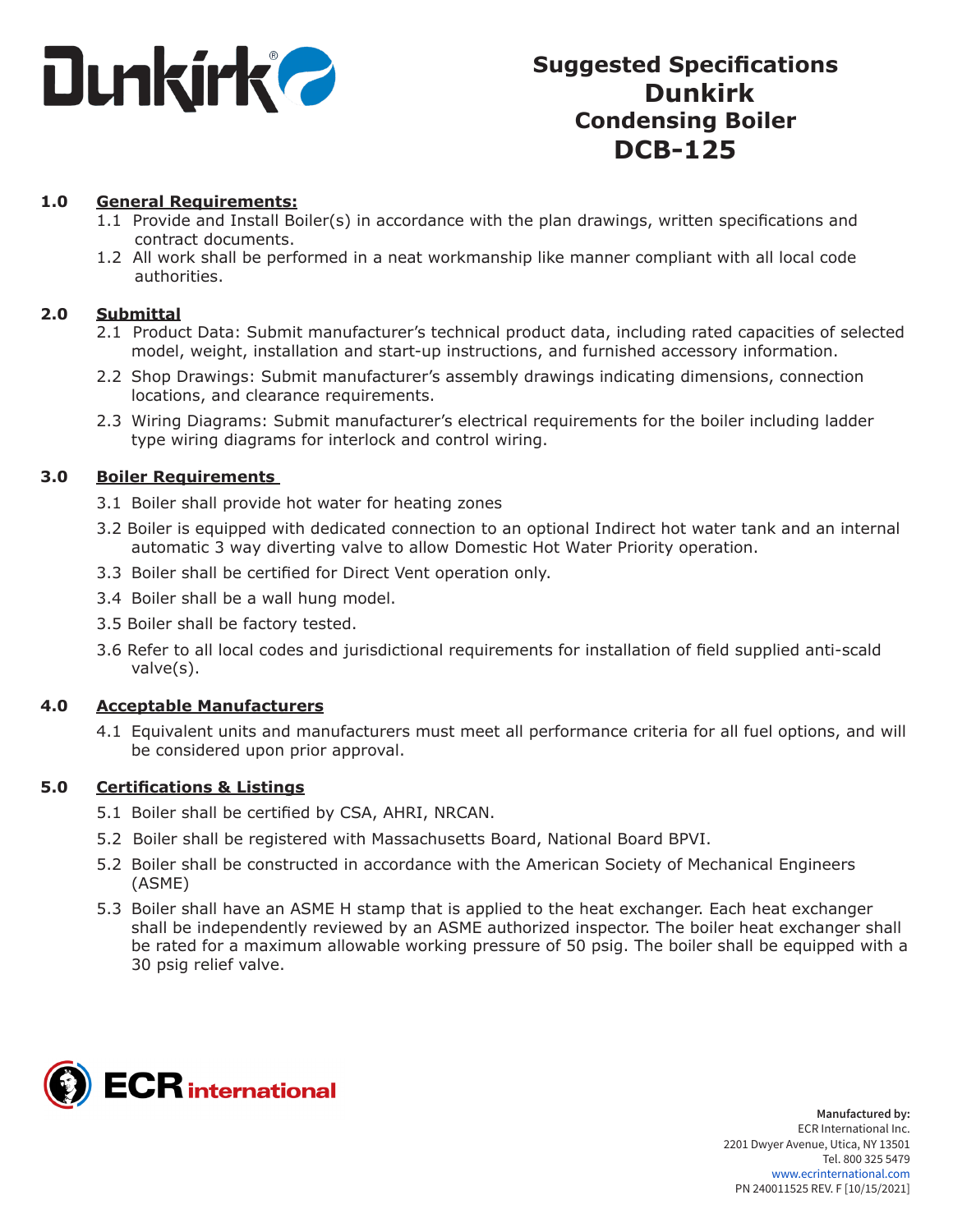

## **6.0 System Requirements**

- 6.1 Central heat hydronic system pressure shall be no more than 30 psig and no less than 7.25 psig.
- 6.2 Domestic hot water hydronic system pressure shall be no more that 166 psig.

## **7.0 Construction**

- 7.1 Boiler heat exchanger shall be constructed of Iron-Chromium stainless steel parallel tube, encased in a Noryl Resin housing.
- 7.2 Burner Components
	- 7.2.1 Gas valve shall be a modulating valve capable of firing from 125,000 BTU input down to 22,000 BTU, (5.7:1 turn down).
	- 7.2.2 Induced draft blower shall be variable speed and controlled by a PCB.
	- 7.2.3 Burner shall be constructed of Iron-Chromium stainless steel.
	- 7.2.4 Ignition system shall be direct spark with separate flame sensing rod.
	- 7.2.5 Boiler shall include an internal Factory installed and wired Boiler Loop Pump and factory supplied primary secondary piping manifold with quick connections.

## **8.0 Control System**

- 8.1 Control system shall be PCB integral controller with an LCD digital display that also includes graphical interface.
- 8.2 Control system will automatically recognize fuel type (Natural or LP gas).
- 8.3 Control shall continuously monitor flame signal and automatically adjust the gas valve during normal operation for optimum combustion and maximum efficiency.
- 8.4 Control will sense supply water temperature and adjust firing rate of the boiler to deliver amount of heat needed.
- 8.5 Boiler can accept Indirect Tank temperature sensor to control tank operation and display tank temperature.
- 8.6 Control will sense and display supply water temperature and indicate by icon when boiler is in central heating or domestic water mode.
- 8.7 Control can accept an optional proprietary Outdoor Air Sensor and have field adjustable reset curves.
- 8.8 Control display error codes and diagnostic information.
- 8.9 Control can accept 0-10V input to manage heating set-point or heating power level.

## **9.0 Combustion Air And Flue Vent Exhaust**

- 9.1 The boiler shall be Direct Vent only, with materials compatible with those standards, and installed as per the manufacturer's written instruction, plan drawings and all applicable code authorities.
- 8.2 The flue gas exhaust shall connect directly to the boiler at the location labeled.